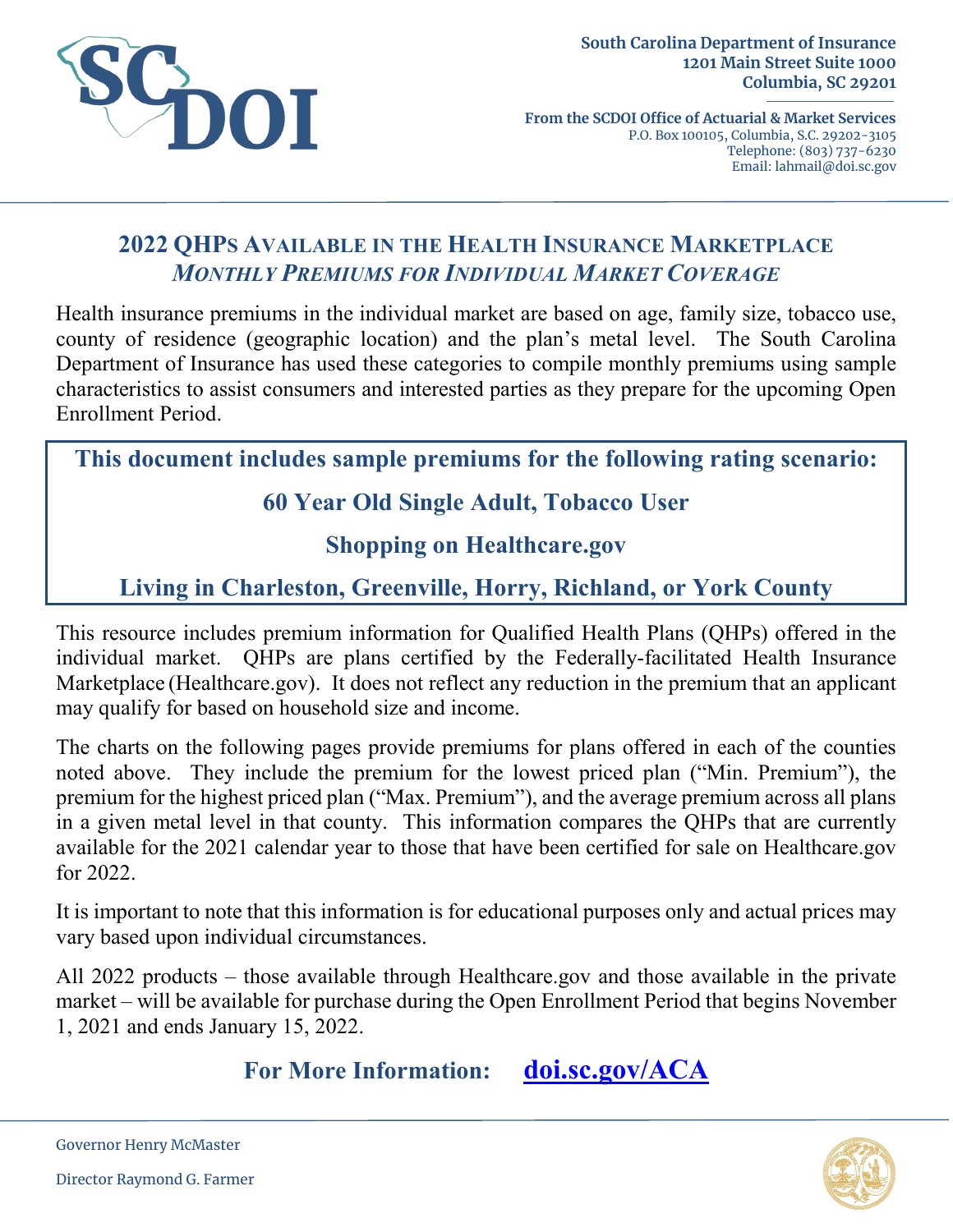#### **Rating Area 10 (Charleston County) Single Adult, Age 60, Tobacco User**

| <b>Platinum Plans</b>                             |         |                 | 2021                                   |                 |           |                                             | 2022                   |                 |
|---------------------------------------------------|---------|-----------------|----------------------------------------|-----------------|-----------|---------------------------------------------|------------------------|-----------------|
| <b>Company Name</b>                               | # Plans | Min.<br>Premium | Max.<br>Premium                        | Avg.<br>Premium | $#$ Plans | Min.<br><b>Premium</b>                      | Max.<br><b>Premium</b> | Avg.<br>Premium |
| Absolute Total Care                               |         |                 |                                        |                 |           |                                             |                        |                 |
| <b>BlueCross BlueShield of South Carolina</b>     |         |                 |                                        |                 |           |                                             |                        |                 |
| Bright Health Company of South Carolina           |         |                 | No Platinum Plans Were Offered in 2021 |                 |           | No Platinum Plans Will be Available in 2022 |                        |                 |
| Molina Healthcare of South Carolina               |         |                 |                                        |                 |           |                                             |                        |                 |
| All Platinum Plans Offered in Rating Area Through |         |                 |                                        |                 |           |                                             |                        |                 |
| the Exchange                                      |         |                 |                                        |                 |           |                                             |                        |                 |

| <b>Gold Plans</b>                                 |           |                                       | 2021                   |                        |                 |                        | 2022                                   |                 |
|---------------------------------------------------|-----------|---------------------------------------|------------------------|------------------------|-----------------|------------------------|----------------------------------------|-----------------|
| <b>Company Name</b>                               | $#$ Plans | Min.<br>Premium                       | Max.<br><b>Premium</b> | Avg.<br><b>Premium</b> | $#$ Plans       | Min.<br><b>Premium</b> | Max.<br>Premium                        | Avg.<br>Premium |
| Absolute Total Care                               |           | 1,329.33                              | 1,386.48               | 1.357.91<br>S          |                 | 1,028.90               | 1,146.17                               | 1,086.78        |
| <b>BlueCross BlueShield of South Carolina</b>     | 41        | 1,317.96                              | 1,349.88               | 1.332.38               | 61              | 1,121.71               | 1,381.48                               | 1.289.88        |
| Bright Health Company of South Carolina           |           | Did Not Offer Coverage in this County |                        |                        |                 |                        | Does Not Offer Coverage in this County |                 |
| Molina Healthcare of South Carolina               |           | 1,006.12                              | 1,014.60               | 1,010.36               |                 | $969.65$ \$<br>S       | $970.12$ \$                            | 969.89          |
| All Gold Plans Offered in Rating Area Through the |           |                                       |                        |                        |                 |                        |                                        |                 |
| Exchange                                          | 81        | 1.006.12                              | 1.386.48               | 1,258.26               | 12 <sub>l</sub> | 969.65                 | 1,381.48                               | 1,168.85        |

| <b>Silver Plans</b>                                 |           |                 | 2021                                  |                        | 2022                             |                   |                                        |                 |  |  |  |
|-----------------------------------------------------|-----------|-----------------|---------------------------------------|------------------------|----------------------------------|-------------------|----------------------------------------|-----------------|--|--|--|
| <b>Company Name</b>                                 | $#$ Plans | Min.<br>Premium | Max.<br><b>Premium</b>                | Avg.<br><b>Premium</b> | $#$ Plans                        | Min.<br>Premium   | Max.<br><b>Premium</b>                 | Avg.<br>Premium |  |  |  |
| <b>Absolute Total Care</b>                          | 11V       | 1,104.04        | 1,286.60                              | 1,189.38<br>Ś          | 13 <sup>1</sup>                  | 918.25<br>Ś       | 1,028.14                               | 967.17          |  |  |  |
| <b>BlueCross BlueShield of South Carolina</b>       | 12        | 1,126.84        | 1,417.29                              | 1.319.00               |                                  | 1,201.98          | 1,454.24                               | .351.16         |  |  |  |
| Bright Health Company of South Carolina             |           |                 | Did Not Offer Coverage in this County |                        |                                  |                   | Does Not Offer Coverage in this County |                 |  |  |  |
| Molina Healthcare of South Carolina                 | 41        | $897.85$ \$     | 916.73                                | 907.60                 |                                  | 847.74<br>$51$ \$ | $911.47$ S                             | 881.04          |  |  |  |
| All Silver Plans Offered in Rating Area Through the |           |                 |                                       |                        |                                  |                   |                                        |                 |  |  |  |
| Exchange                                            | $27$ S    | 897.85          | .417.29                               | L.205.24               | $25$ $\overline{\phantom{1}}$ \$ | 847.74            | L,454.24                               | 1.057.46        |  |  |  |

| <b>Expanded Bronze Plans</b>                     |                 |                 |             | 2021 |                                       |   |                 |                 |                |                 | 2022 |                                        |                 |
|--------------------------------------------------|-----------------|-----------------|-------------|------|---------------------------------------|---|-----------------|-----------------|----------------|-----------------|------|----------------------------------------|-----------------|
| <b>Company Name</b>                              | $#$ Plans       | Min.<br>Premium |             |      | Max.<br>Premium                       |   | Avg.<br>Premium | $#$ Plans       |                | Min.<br>Premium |      | Max.<br>Premium                        | Avg.<br>Premium |
| Absolute Total Care                              | 61              |                 | $861.58$ \$ |      | 945.23                                | Ŝ | 908.29          | 9               | Ś              | 743.64          |      | 924.60                                 | 822.25          |
| <b>BlueCross BlueShield of South Carolina</b>    | 51              |                 | $745.61$ \$ |      | 884.34                                |   | 843.00          | 61              | \$             | 794.37          |      | 1,067.14                               | 919.71          |
| Bright Health Company of South Carolina          |                 |                 |             |      | Did Not Offer Coverage in this County |   |                 |                 |                |                 |      | Does Not Offer Coverage in this County |                 |
| Molina Healthcare of South Carolina              |                 |                 | $667.68$ \$ |      | 686.34                                |   | 677.01          |                 | None Available |                 |      |                                        |                 |
| All Expanded Bronze Plans Offered in Rating Area |                 |                 |             |      |                                       |   |                 |                 |                |                 |      |                                        |                 |
| Through the Exchange                             | 13 <sup>1</sup> |                 | $667.68$ S  |      | 945.23                                |   | 847.60          | 15 <sub>1</sub> |                | 743.64          |      | 1.067.14                               | 861.23          |

| <b>Bronze Plans</b>                             |           |   |                                       | 2021 |                        |   |                        |         |       |                 | 2022 |                                        |                 |
|-------------------------------------------------|-----------|---|---------------------------------------|------|------------------------|---|------------------------|---------|-------|-----------------|------|----------------------------------------|-----------------|
| <b>Company Name</b>                             | $#$ Plans |   | Min.<br>Premium                       |      | Max.<br><b>Premium</b> |   | Avg.<br><b>Premium</b> | # Plans |       | Min.<br>Premium |      | Max.<br>Premium                        | Avg.<br>Premium |
| <b>Absolute Total Care</b>                      | 21        | S | $833.94$ \ \$                         |      | 869.79                 | Ŝ | 851.87                 |         | 2 I S | 714.97          |      | 746.02                                 | 730.50          |
| <b>BlueCross BlueShield of South Carolina</b>   |           |   | $845.48$ \$                           |      | 845.48                 |   | 845.48                 |         |       | 892.13          |      | $892.13$ \$                            | 892.13          |
| Bright Health Company of South Carolina         |           |   | Did Not Offer Coverage in this County |      |                        |   |                        |         |       |                 |      | Does Not Offer Coverage in this County |                 |
| Molina Healthcare of South Carolina             | 3I        | 5 | 650.13                                |      | 664.39                 |   | 657.00                 |         |       |                 |      | None Available                         |                 |
| All Bronze Plans Offered in Rating Area Through |           |   |                                       |      |                        |   |                        |         |       |                 |      |                                        |                 |
| the Exchange                                    | 61        |   | 650.13                                |      | 869.79                 |   | 753.37                 | 3I      | S     | 714.97          |      | $892.13$ S                             | 784.37          |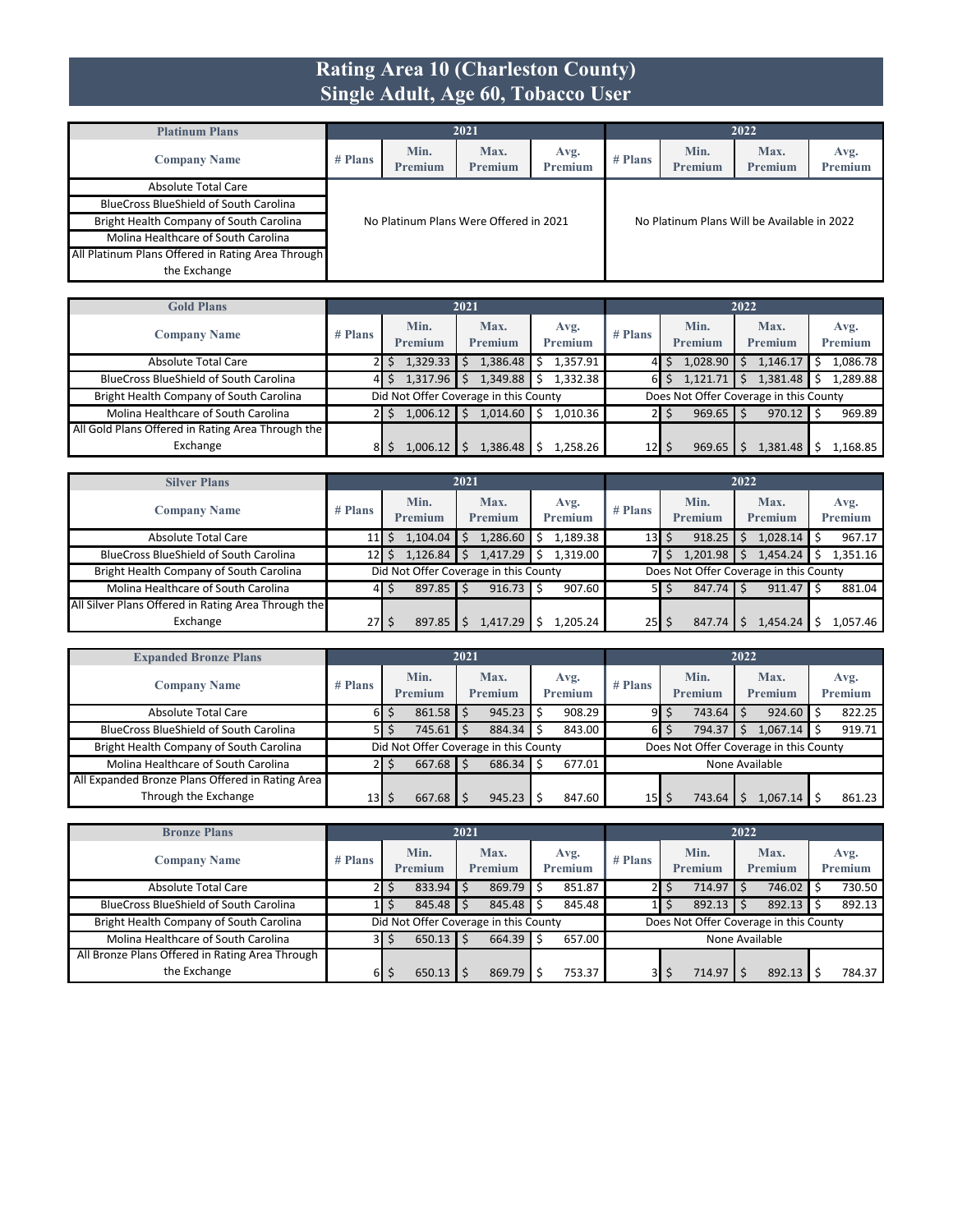#### **Rating Area 23 (Greenville County) Single Adult, Age 60, Tobacco User**

| <b>Platinum Plans</b>                             |         |                 | 2021                                   |                 |           |                                             | 2022            |                 |
|---------------------------------------------------|---------|-----------------|----------------------------------------|-----------------|-----------|---------------------------------------------|-----------------|-----------------|
| <b>Company Name</b>                               | # Plans | Min.<br>Premium | Max.<br>Premium                        | Avg.<br>Premium | $#$ Plans | Min.<br><b>Premium</b>                      | Max.<br>Premium | Avg.<br>Premium |
| Absolute Total Care                               |         |                 |                                        |                 |           |                                             |                 |                 |
| <b>BlueCross BlueShield of South Carolina</b>     |         |                 |                                        |                 |           |                                             |                 |                 |
| Bright Health Company of South Carolina           |         |                 | No Platinum Plans Were Offered in 2021 |                 |           | No Platinum Plans Will be Available in 2022 |                 |                 |
| Molina Healthcare of South Carolina               |         |                 |                                        |                 |           |                                             |                 |                 |
| All Platinum Plans Offered in Rating Area Through |         |                 |                                        |                 |           |                                             |                 |                 |
| the Exchange                                      |         |                 |                                        |                 |           |                                             |                 |                 |

| <b>Gold Plans</b>                                 |           |                 | 2021                                  |                        |                 |                        | 2022            |                 |
|---------------------------------------------------|-----------|-----------------|---------------------------------------|------------------------|-----------------|------------------------|-----------------|-----------------|
| <b>Company Name</b>                               | $#$ Plans | Min.<br>Premium | Max.<br><b>Premium</b>                | Avg.<br><b>Premium</b> | $#$ Plans       | Min.<br><b>Premium</b> | Max.<br>Premium | Avg.<br>Premium |
| Absolute Total Care                               |           |                 | Did Not Offer Coverage in this County |                        |                 | 1,600.01               | 1,782.36        | 1,690.01        |
| <b>BlueCross BlueShield of South Carolina</b>     | 41        | 1,325.47        | 1,357.57                              | 1,339.97<br>Ŝ          | 61              | 1,190.15               | 1,343.99        | 1,271.35        |
| Bright Health Company of South Carolina           |           | 1.372.70        | 1,372.70                              | 1.372.70<br>Ŝ          |                 | 1,143.49               | 1,264.25        | 1.203.87        |
| Molina Healthcare of South Carolina               |           | 1,023.06        | 1,031.68                              | 1.027.37               |                 | 1,159.10               | 1,159.65        | 1.159.38        |
| All Gold Plans Offered in Rating Area Through the |           |                 |                                       |                        |                 |                        |                 |                 |
| Exchange                                          |           | 1,023.06        | 1.372.70                              | 1.255.33               | 14 <sub>1</sub> | 1.143.49               | 1,782.36        | .365.33         |

| <b>Silver Plans</b>                                 |                               |                        | 2021                                  |                        |           |                        | 2022                   |                        |
|-----------------------------------------------------|-------------------------------|------------------------|---------------------------------------|------------------------|-----------|------------------------|------------------------|------------------------|
| <b>Company Name</b>                                 | $#$ Plans                     | Min.<br><b>Premium</b> | Max.<br><b>Premium</b>                | Avg.<br><b>Premium</b> | $#$ Plans | Min.<br><b>Premium</b> | Max.<br><b>Premium</b> | Avg.<br><b>Premium</b> |
| Absolute Total Care                                 |                               |                        | Did Not Offer Coverage in this County |                        | 131       | 1,427.93<br>S          | 1,598.82               | 1,504.01               |
| <b>BlueCross BlueShield of South Carolina</b>       | 12 <sup>1</sup>               | 1,235.47               | 1,425.37                              | 1,343.60               |           | 1,275.42<br>S          | 1,414.78               | .344.86                |
| Bright Health Company of South Carolina             | 41                            | 1,200.23               | 1,215.41                              | 1,206.11               | 61        | 971.95<br>S            | 1,108.44               | 1,035.74               |
| Molina Healthcare of South Carolina                 | 41                            | 912.96                 | 932.15                                | 922.87                 |           | 1,013.37<br>Ŝ.         | 1,089.54               | 1,053.17               |
| All Silver Plans Offered in Rating Area Through the |                               |                        |                                       |                        |           |                        |                        |                        |
| Exchange                                            | $20$ $\overline{\phantom{0}}$ | 912.96                 | 1,425.37                              | 1,231.95               | 31        | 971.95                 | 1,598.82               | .304.72                |

| <b>Expanded Bronze Plans</b>                     |                 |             | 2021 |                                       |                |           |   |                | 2022 |                |                |
|--------------------------------------------------|-----------------|-------------|------|---------------------------------------|----------------|-----------|---|----------------|------|----------------|----------------|
| <b>Company Name</b>                              | $#$ Plans       | Min.        |      | Max.                                  | Avg.           | $#$ Plans |   | Min.           |      | Max.           | Avg.           |
|                                                  |                 | Premium     |      | <b>Premium</b>                        | <b>Premium</b> |           |   | <b>Premium</b> |      | <b>Premium</b> | <b>Premium</b> |
| Absolute Total Care                              |                 |             |      | Did Not Offer Coverage in this County |                | 91        |   | 1,156.41       |      | 1,437.82       | 1,278.65       |
| <b>BlueCross BlueShield of South Carolina</b>    | 51              | $816.84$ \$ |      | 889.38                                | 861.21         | 6 I       | S | 842.39         |      | 1,038.18 \$    | 906.34         |
| Bright Health Company of South Carolina          | 41              | 910.82      |      | .057.36                               | 980.38         | 6I        |   | 757.03         |      | $864.31$ \$    | 802.45         |
| Molina Healthcare of South Carolina              |                 | $678.91$ \$ |      | 697.89                                | 688.40         |           |   |                |      | None Available |                |
| All Expanded Bronze Plans Offered in Rating Area |                 |             |      |                                       |                |           |   |                |      |                |                |
| Through the Exchange                             | 11 <sub>l</sub> | 678.91      |      | 057.36 <b>I</b>                       | 873.12         | 21        | Ś | 757.03         |      | 1,437.82       | 1.036.22       |

| <b>Bronze Plans</b>                             |           |                 | 2021                                  |   |                        |         |                 | 2022 |                 |                 |
|-------------------------------------------------|-----------|-----------------|---------------------------------------|---|------------------------|---------|-----------------|------|-----------------|-----------------|
| <b>Company Name</b>                             | $#$ Plans | Min.<br>Premium | Max.<br><b>Premium</b>                |   | Avg.<br><b>Premium</b> | # Plans | Min.<br>Premium |      | Max.<br>Premium | Avg.<br>Premium |
| <b>Absolute Total Care</b>                      |           |                 | Did Not Offer Coverage in this County |   |                        |         | 1,111.82        |      | 1.160.10        | .135.96         |
| <b>BlueCross BlueShield of South Carolina</b>   |           | 850.29          | 850.29                                |   | 850.29                 |         | 867.92          |      | 867.92          | 867.92          |
| Bright Health Company of South Carolina         |           |                 | None Available                        |   |                        |         |                 |      | None Available  |                 |
| Molina Healthcare of South Carolina             | 3I        | 661.07          | 675.57                                | Ŝ | 668.05                 |         |                 |      | None Available  |                 |
| All Bronze Plans Offered in Rating Area Through |           |                 |                                       |   |                        |         |                 |      |                 |                 |
| the Exchange                                    | 41        | 661.07          | 850.29                                |   | 713.61                 | 3I      | \$<br>867.92    |      | L.160.10        | 1,046.61        |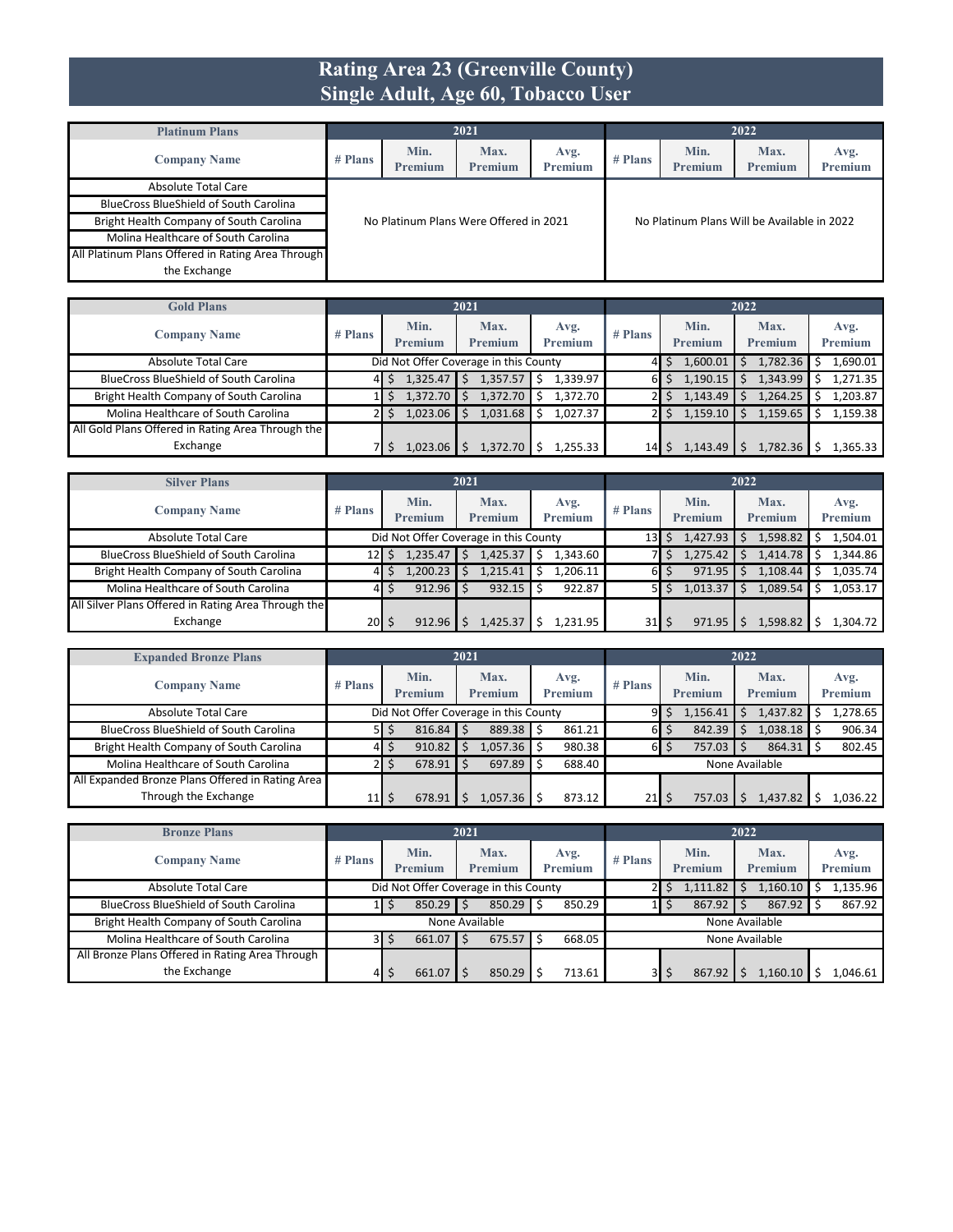### **Rating Area 26 (Horry County) Single Adult, Age 60, Tobacco User**

| <b>Platinum Plans</b>                             |         |                        | 2021                                   |                 |           |                                             | 2022            |                 |
|---------------------------------------------------|---------|------------------------|----------------------------------------|-----------------|-----------|---------------------------------------------|-----------------|-----------------|
| <b>Company Name</b>                               | # Plans | Min.<br><b>Premium</b> | Max.<br>Premium                        | Avg.<br>Premium | $#$ Plans | Min.<br><b>Premium</b>                      | Max.<br>Premium | Avg.<br>Premium |
| Absolute Total Care                               |         |                        |                                        |                 |           |                                             |                 |                 |
| <b>BlueCross BlueShield of South Carolina</b>     |         |                        |                                        |                 |           |                                             |                 |                 |
| Bright Health Company of South Carolina           |         |                        | No Platinum Plans Were Offered in 2021 |                 |           | No Platinum Plans Will be Available in 2022 |                 |                 |
| Molina Healthcare of South Carolina               |         |                        |                                        |                 |           |                                             |                 |                 |
| All Platinum Plans Offered in Rating Area Through |         |                        |                                        |                 |           |                                             |                 |                 |
| the Exchange                                      |         |                        |                                        |                 |           |                                             |                 |                 |

| <b>Gold Plans</b>                                 |           |                                       | 2021            |                        |           |                        | 2022            |                 |
|---------------------------------------------------|-----------|---------------------------------------|-----------------|------------------------|-----------|------------------------|-----------------|-----------------|
| <b>Company Name</b>                               | $#$ Plans | Min.<br>Premium                       | Max.<br>Premium | Avg.<br><b>Premium</b> | $#$ Plans | Min.<br><b>Premium</b> | Max.<br>Premium | Avg.<br>Premium |
| Absolute Total Care                               |           | 1,468.90                              | 1,532.05        | 1,500.48<br>Ŝ.         |           | $1,167.46$ \$          | 1,300.52        | 1,233.13        |
| <b>BlueCross BlueShield of South Carolina</b>     | 41        | 1,265.41                              | 1,296.05        | 1.279.25<br>s          |           | 1,175.72               | 1,281.03        | 1.227.28        |
| Bright Health Company of South Carolina           |           | Did Not Offer Coverage in this County |                 |                        |           | 1,149.87               | 1,271.74        | 1,210.81        |
| Molina Healthcare of South Carolina               |           | 1.058.81                              | 1.067.73        | 1.063.27<br>Ś          |           | 1,006.53               | 1,007.01        | 1.006.77        |
| All Gold Plans Offered in Rating Area Through the |           |                                       |                 |                        |           |                        |                 |                 |
| Exchange                                          | 81        | 1,058.81                              | .532.05         | 1.280.56               | 13        | 1,006.53               | 1,300.52        | 1.192.62        |

| <b>Silver Plans</b>                                 |           |                                       | 2021            |                        | 2022      |                        |                        |                        |  |  |
|-----------------------------------------------------|-----------|---------------------------------------|-----------------|------------------------|-----------|------------------------|------------------------|------------------------|--|--|
| <b>Company Name</b>                                 | # Plans   | Min.<br>Premium                       | Max.<br>Premium | Avg.<br><b>Premium</b> | $#$ Plans | Min.<br><b>Premium</b> | Max.<br><b>Premium</b> | Avg.<br><b>Premium</b> |  |  |
| <b>Absolute Total Care</b>                          | 11 I      | 1,219.95                              | 1,421.69        | 1.314.26<br>Ŝ          | 13        | 1,041.90               | 1,166.59               | L,097.41               |  |  |
| <b>BlueCross BlueShield of South Carolina</b>       | 10 I      | 1,241.10                              | 1,360.78        | 1.302.68               |           | 1,247.38               | 1,348.50               | .307.29                |  |  |
| Bright Health Company of South Carolina             |           | Did Not Offer Coverage in this County |                 |                        | 61        | 977.48<br>Ś            | 1,115.13               | L.041.70               |  |  |
| Molina Healthcare of South Carolina                 | 41        | $944.86$ \$                           | 964.73          | 955.12                 | 51        | 879.98<br>Ś            | $946.13$ \$            | 914.55                 |  |  |
| All Silver Plans Offered in Rating Area Through the |           |                                       |                 |                        |           |                        |                        |                        |  |  |
| Exchange                                            | $25$   \$ | 944.86                                | L,421.69        | 1.252.16               | 29        | 879.98<br>S            | 1,348.50               | L.090.54               |  |  |

| <b>Expanded Bronze Plans</b>                     |           |                                       | 2021                   |                 | 2022      |                 |                 |                 |  |  |
|--------------------------------------------------|-----------|---------------------------------------|------------------------|-----------------|-----------|-----------------|-----------------|-----------------|--|--|
| <b>Company Name</b>                              | $#$ Plans | Min.<br>Premium                       | Max.<br><b>Premium</b> | Avg.<br>Premium | $#$ Plans | Min.<br>Premium | Max.<br>Premium | Avg.<br>Premium |  |  |
| Absolute Total Care                              | 61        | 952.04<br>5                           | .044.48                | 1.003.65        | 9         | \$<br>843.79    | $1,049.12$ \$   | 932.98          |  |  |
| <b>BlueCross BlueShield of South Carolina</b>    | 41        | $813.48$ \$                           | 849.08                 | 832.77<br>Ŝ     | 51        | 826.85<br>S     | $989.55$ \$     | 876.08          |  |  |
| Bright Health Company of South Carolina          |           | Did Not Offer Coverage in this County |                        |                 | 6         | 761.19<br>\$    | $869.33$ \$     | 806.89          |  |  |
| Molina Healthcare of South Carolina              |           | $702.64$ \$                           | 722.28                 | 712.46          |           |                 | None Available  |                 |  |  |
| All Expanded Bronze Plans Offered in Rating Area |           |                                       |                        |                 |           |                 |                 |                 |  |  |
| Through the Exchange                             | 12        | 702.64                                | .044.48                | 898.16          | $20$ S    | 761.19          | 1.049.12        | 880.93          |  |  |

| <b>Bronze Plans</b>                             |         |   |                 | 2021 |                                       |    |                        | 2022      |  |                 |  |                        |  |                 |
|-------------------------------------------------|---------|---|-----------------|------|---------------------------------------|----|------------------------|-----------|--|-----------------|--|------------------------|--|-----------------|
| <b>Company Name</b>                             | # Plans |   | Min.<br>Premium |      | Max.<br><b>Premium</b>                |    | Avg.<br><b>Premium</b> | $#$ Plans |  | Min.<br>Premium |  | Max.<br><b>Premium</b> |  | Avg.<br>Premium |
| <b>Absolute Total Care</b>                      | 21      |   | $921.50$ \$     |      | 961.12                                | Ŝ  | 941.31                 |           |  | 811.25          |  | 846.48                 |  | 828.87          |
| <b>BlueCross BlueShield of South Carolina</b>   |         |   | $811.76$ \$     |      | 811.76                                | -Ś | 811.76                 |           |  | 827.26          |  | 827.26                 |  | 827.26          |
| Bright Health Company of South Carolina         |         |   |                 |      | Did Not Offer Coverage in this County |    |                        |           |  | None Available  |  |                        |  |                 |
| Molina Healthcare of South Carolina             | 3I      | S | $684.17$ \$     |      | $699.18$ S                            |    | 691.40                 |           |  | None Available  |  |                        |  |                 |
| All Bronze Plans Offered in Rating Area Through |         |   |                 |      |                                       |    |                        |           |  |                 |  |                        |  |                 |
| the Exchange                                    | 6I      |   | 684.17          |      | 961.12                                |    | 794.76                 |           |  | 811.25          |  | 846.48                 |  | 828.33          |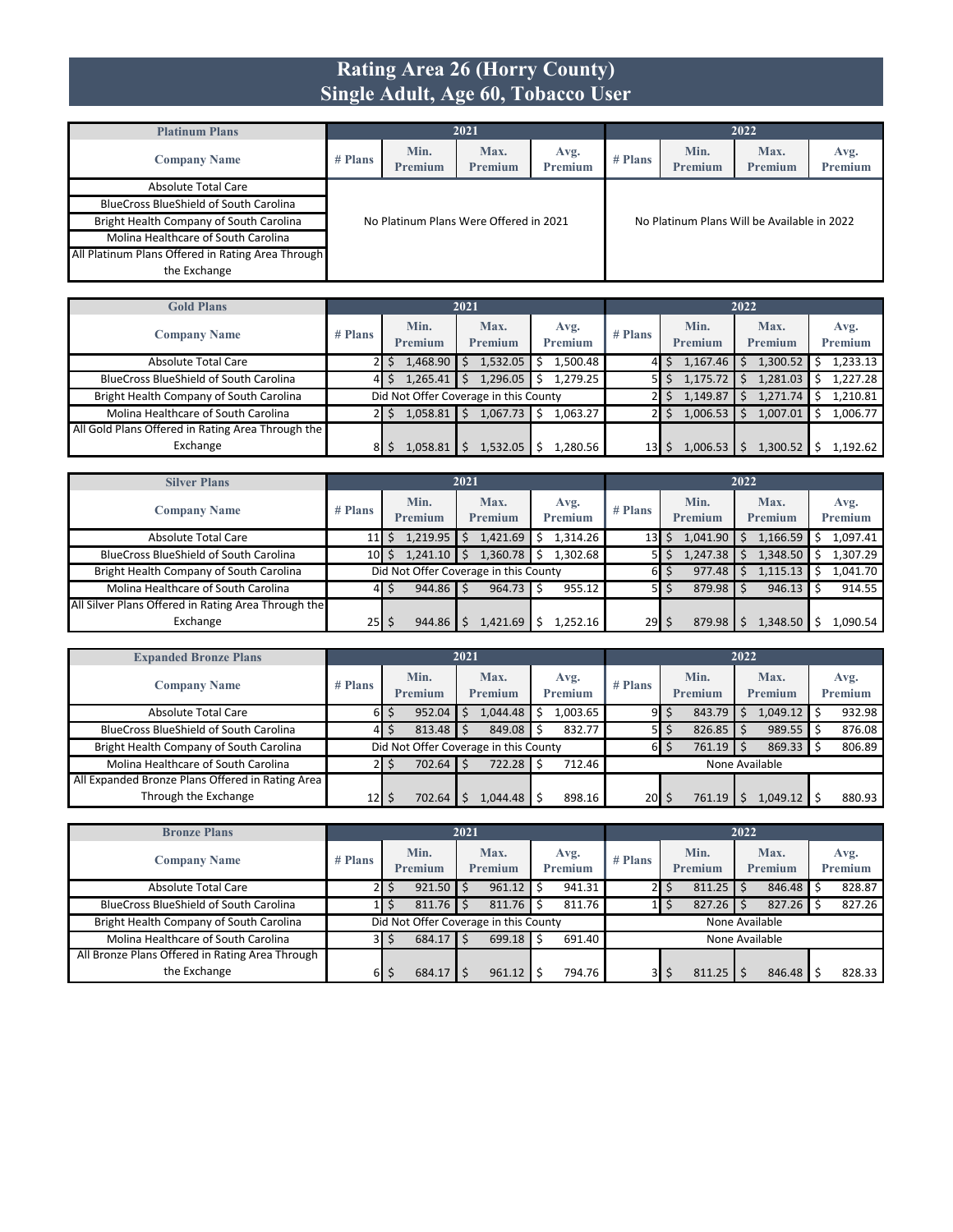### **Rating Area 40 (Richland County) Single Adult, Age 60, Tobacco User**

| <b>Platinum Plans</b>                             | 2021    |                        |                                        |                        |                                             | 2022            |                 |                 |  |  |  |
|---------------------------------------------------|---------|------------------------|----------------------------------------|------------------------|---------------------------------------------|-----------------|-----------------|-----------------|--|--|--|
| <b>Company Name</b>                               | # Plans | Min.<br><b>Premium</b> | Max.<br>Premium                        | Avg.<br><b>Premium</b> | # Plans                                     | Min.<br>Premium | Max.<br>Premium | Avg.<br>Premium |  |  |  |
| Absolute Total Care                               |         |                        |                                        |                        |                                             |                 |                 |                 |  |  |  |
| <b>BlueCross BlueShield of South Carolina</b>     |         |                        |                                        |                        |                                             |                 |                 |                 |  |  |  |
| Bright Health Company of South Carolina           |         |                        | No Platinum Plans Were Offered in 2021 |                        | No Platinum Plans Will be Available in 2022 |                 |                 |                 |  |  |  |
| Molina Healthcare of South Carolina               |         |                        |                                        |                        |                                             |                 |                 |                 |  |  |  |
| All Platinum Plans Offered in Rating Area Through |         |                        |                                        |                        |                                             |                 |                 |                 |  |  |  |
| the Exchange                                      |         |                        |                                        |                        |                                             |                 |                 |                 |  |  |  |

| <b>Gold Plans</b>                                 | 2021      |                                       |                        |                        |           | 2022                   |                                        |                 |  |  |  |
|---------------------------------------------------|-----------|---------------------------------------|------------------------|------------------------|-----------|------------------------|----------------------------------------|-----------------|--|--|--|
| <b>Company Name</b>                               | $#$ Plans | Min.<br>Premium                       | Max.<br><b>Premium</b> | Avg.<br><b>Premium</b> | $#$ Plans | Min.<br><b>Premium</b> | Max.<br>Premium                        | Avg.<br>Premium |  |  |  |
| Absolute Total Care                               |           | Did Not Offer Coverage in this County |                        |                        |           | $1,431.15$ \$          | 1,594.26                               | 1,511.66        |  |  |  |
| <b>BlueCross BlueShield of South Carolina</b>     | 41        | 1,473.58                              | 1,509.26               | Ŝ.<br>1.489.70         |           | 1,400.35               | 1,525.78                               | 1.461.75        |  |  |  |
| Bright Health Company of South Carolina           |           | Did Not Offer Coverage in this County |                        |                        |           |                        | Does Not Offer Coverage in this County |                 |  |  |  |
| Molina Healthcare of South Carolina               |           | 1.339.16                              | 1.350.44               | 1.344.80               |           | 1.227.17               | 1,227.76                               | 1.227.47        |  |  |  |
| All Gold Plans Offered in Rating Area Through the |           |                                       |                        |                        |           |                        |                                        |                 |  |  |  |
| Exchange                                          | ы         | 1.339.16                              | 1.509.26               | 1.441.40               |           | 1.227.1                | 1.594.26                               | 1.437.30        |  |  |  |

| <b>Silver Plans</b>                                 | 2021                                  |                                       |                        |                        |                 | 2022                                   |                        |                 |  |  |  |
|-----------------------------------------------------|---------------------------------------|---------------------------------------|------------------------|------------------------|-----------------|----------------------------------------|------------------------|-----------------|--|--|--|
| <b>Company Name</b>                                 | $#$ Plans                             | Min.<br>Premium                       | Max.<br><b>Premium</b> | Avg.<br><b>Premium</b> | $#$ Plans       | Min.<br>Premium                        | Max.<br><b>Premium</b> | Avg.<br>Premium |  |  |  |
| <b>Absolute Total Care</b>                          | Did Not Offer Coverage in this County |                                       |                        |                        | 13 <sup>1</sup> | 1,277.24                               | 1,430.09               | 1,345.28        |  |  |  |
| <b>BlueCross BlueShield of South Carolina</b>       | 10 S                                  | 1,445.28                              | 1,584.64               | 1.516.99               |                 | 1,485.70<br>5 I \$                     | 1,606.14               | 1.557.06        |  |  |  |
| Bright Health Company of South Carolina             |                                       | Did Not Offer Coverage in this County |                        |                        |                 | Does Not Offer Coverage in this County |                        |                 |  |  |  |
| Molina Healthcare of South Carolina                 | 41                                    | 1.195.04                              | 1,220.17               | 1.208.01<br>\$         |                 | 1,072.89<br>5 I S                      | 1,153.53               | 1.115.03        |  |  |  |
| All Silver Plans Offered in Rating Area Through the |                                       |                                       |                        |                        |                 |                                        |                        |                 |  |  |  |
| Exchange                                            | 14 I                                  | l.195.04                              | L.584.64               | 1,428.71               | 23              | 1.072.89                               | 1,606.14               | .341.27         |  |  |  |

| <b>Expanded Bronze Plans</b>                     |           |                 | 2021                                  |                 | 2022            |                 |                                        |                 |  |  |
|--------------------------------------------------|-----------|-----------------|---------------------------------------|-----------------|-----------------|-----------------|----------------------------------------|-----------------|--|--|
| <b>Company Name</b>                              | $#$ Plans | Min.<br>Premium | Max.<br>Premium                       | Avg.<br>Premium | $#$ Plans       | Min.<br>Premium | Max.<br>Premium                        | Avg.<br>Premium |  |  |
| Absolute Total Care                              |           |                 | Did Not Offer Coverage in this County |                 | 91              | 1,034.37<br>Ś   | 1,286.08                               | 1.143.71        |  |  |
| <b>BlueCross BlueShield of South Carolina</b>    | 41        | $947.31$ \$     | 988.76                                | 969.77<br>Ŝ     | 51              | 984.82<br>S     | 1,178.61                               | 1,043.46        |  |  |
| Bright Health Company of South Carolina          |           |                 | Did Not Offer Coverage in this County |                 |                 |                 | Does Not Offer Coverage in this County |                 |  |  |
| Molina Healthcare of South Carolina              |           | 888.68 \$       | 913.52                                | 901.10          | None Available  |                 |                                        |                 |  |  |
| All Expanded Bronze Plans Offered in Rating Area |           |                 |                                       |                 |                 |                 |                                        |                 |  |  |
| Through the Exchange                             | ы         | 888.68 \$       | 988.76                                | 946.88          | 14 <sup>1</sup> | 984.82<br>S     | 1.286.08                               | 1.107.90        |  |  |

| <b>Bronze Plans</b>                             |           |                                                             | 2021                                  |                        | 2022      |                 |                                        |                 |  |  |
|-------------------------------------------------|-----------|-------------------------------------------------------------|---------------------------------------|------------------------|-----------|-----------------|----------------------------------------|-----------------|--|--|
| <b>Company Name</b>                             | $#$ Plans | Min.<br>Premium                                             | Max.<br><b>Premium</b>                | Avg.<br><b>Premium</b> | $#$ Plans | Min.<br>Premium | Max.<br>Premium                        | Avg.<br>Premium |  |  |
| <b>Absolute Total Care</b>                      |           | Did Not Offer Coverage in this County<br>1,037.67<br>994.49 |                                       |                        |           |                 | 1,016.08                               |                 |  |  |
| <b>BlueCross BlueShield of South Carolina</b>   |           | $945.31$ $\frac{1}{5}$                                      | 945.31                                | 945.31                 |           | 985.31          | 985.31                                 | 985.31          |  |  |
| Bright Health Company of South Carolina         |           |                                                             | Did Not Offer Coverage in this County |                        |           |                 | Does Not Offer Coverage in this County |                 |  |  |
| Molina Healthcare of South Carolina             | 3I        | $865.33$ $\frac{1}{5}$                                      | 884.31                                | 874.47                 |           |                 | None Available                         |                 |  |  |
| All Bronze Plans Offered in Rating Area Through |           |                                                             |                                       |                        |           |                 |                                        |                 |  |  |
| the Exchange                                    | 41        | 865.33                                                      | 945.31                                | 892.18                 | 31        | Ś<br>985.31     | 1.037.67                               | .005.82         |  |  |